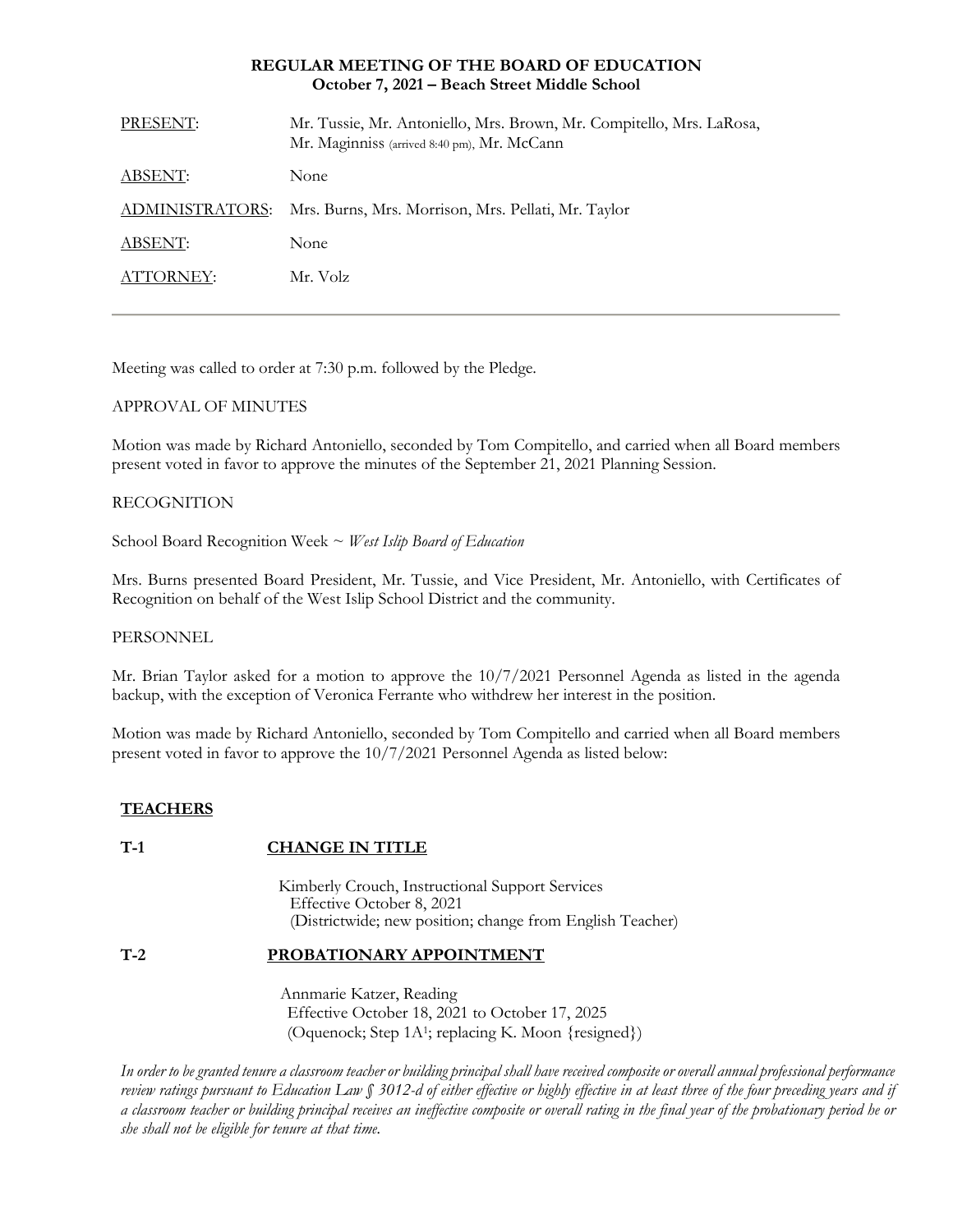## **TEACHING ASSISTANTS**

# **TA-1 PROBATIONARY APPOINTMENT**

Mollie Healey, STEM Effective October 8, 2021 to October 7, 2025 (Paul J Bellew; Step 5; replacing P. Brady {retired})

# **CIVIL SERVICE**

| CL-1 | <b>RESIGNATION</b> |
|------|--------------------|
|      |                    |

Mary Perez, Cafeteria Aide Effective September 17, 2021 (Manetuck)

### **CL-2 TERMINATION**

Louis Marsillo, Security Guard Effective September 22, 2021 (District Wide)

### **CL-3 PROBATIONARY APPOINTMENT**

\*Diana Harkin, Special Education Aide Effective October 20, 2021 (Beach Street; Step 1; replacing A. Rossi {Teacher Aide)

\*Mary Jansons, Part-Time Food Service Worker Effective October 18, 2021 (Paul J. Bellew; \$15.13/hr; replacing M. Jackala {Paraprofessional})

\*Conditional pending fingerprinting

Caroline LaManna, Cafeteria Aide Effective October 8, 2021 (Manetuck; Step 1; replacing M. Perez {resigned})

Jennifer Mackin, Part-Time Food Service Worker Effective October 12, 2021 (Manetuck; \$15.13/hr; replacing R. Grasso {resigned})

**CL-4 SUBSTITUTE CUSTODIAN** (\$15/hr)

Gabriel Eatz, effective October 8, 2021

### **OTHER**

### **MENTOR PROGRAM 2021-2022**

Karen McCarthy, Coordinator

Mentor (\$1030 Stipend) Robin Caputo (Grace Bolin, Elementary) Lindsay Simonton (Jamiee Connors, Elementary) Evelyn Hanlon (Dara Depouli, Counseling) Mary Berger (Nicole Devine, Elementary) Jennifer Suriano (Anna Domingo, World Languages) Brian Haldenwang (Michael Fusaro, Science)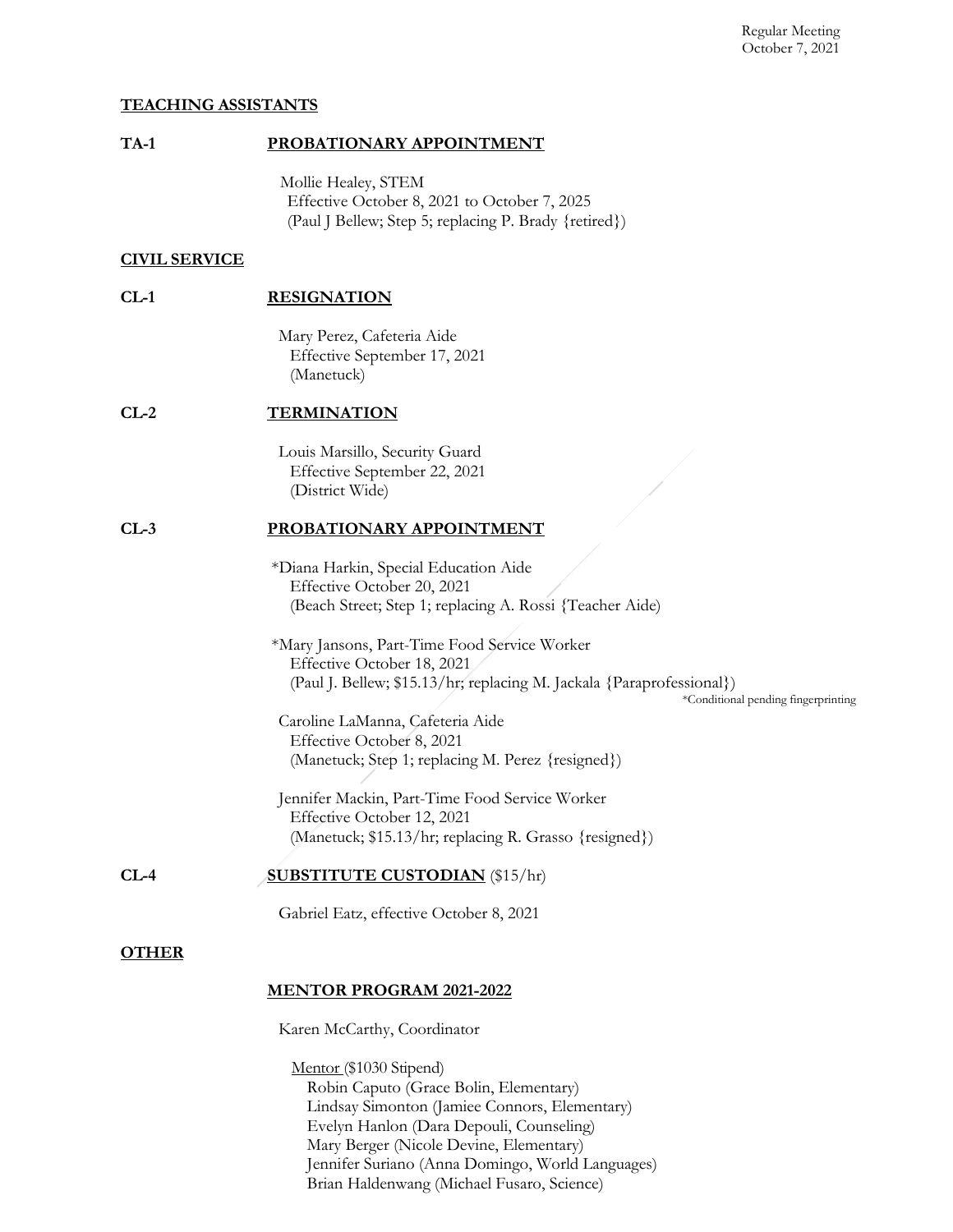Mentor (continued)

Kerri Ierardi (Beth Gewirtz, Elementary) Kristin Caulfield (Dana Gillman, Art) Noreen Matthews (Daniel Gschwind, Social Studies) Caitlin DeGirolamo (Jade Lawrence, Elementary) Debra Magee (Dana Levine, Psychologist) Elena Iacobellis (Monica Mangogna, World Languages) Susan Burkart (Gabriella Mescia, Elementary) Ryan Vollmuth (Brendan O'Connell, Social Worker) Theresa Robertson (Carly Racanelli, Social Worker) Paulina Zarokostas (Alexandra Ragin, Counseling) Beth Crimi (Daniel Varney, Science)

### **ENRICHMENT INSTRUCTORS FALL 2021** (\$275 per session)

Justin DeMaio (LEGOS I & II) Danielle Dischley (Got Science I & II) Michelle Edgley (Soak & Scrub, Blast Off) Christine Maniscalco (Coding is Cool, Coding for Kids) Theresa Robertson (Creative Cooking I & II)

# **CLUBS/ADVISORS 2021-2022**

# UDALL ROAD MIDDLE SCHOOL

Art Club, Gregory Ziems Activities Grade 6, Thomas Loudon Activities Grade 7 & 8, Kristine Hagens Chess and Game Club, Thomas Loudon Costume Director, Shane O'Neill

### UDALL ROAD MIDDLE SCHOOL

Current Events, Deborah Pulitano Drama Director, Justin DeMaio Drama Director, Shane O'Neill Homework Club Grade 6, Amy Harvey Homework Club Grade 7 & 8, Janet Renganeschi International Club, Kristina Rocco Mathletes Grade 7 & 8, Lawrence Sciarrino Mindfulness Club, Melissa Morales Musical Director, Justin DeMaio National Junior Honor Society, Danielle Dischley School Store, Denise LaMattina Science Olympiads, Kristine Hagens Set Design, Justin DeMaio & Shane O'Neill {shared} Student Council Grade 6, Thomas Loudon Student Council Grade 7-8, Kristine Hagens Yearbook, Theresa Robertson Yearbook/Newspaper Photographer, Michael Taranto Yoga Club, Kristen Finnegan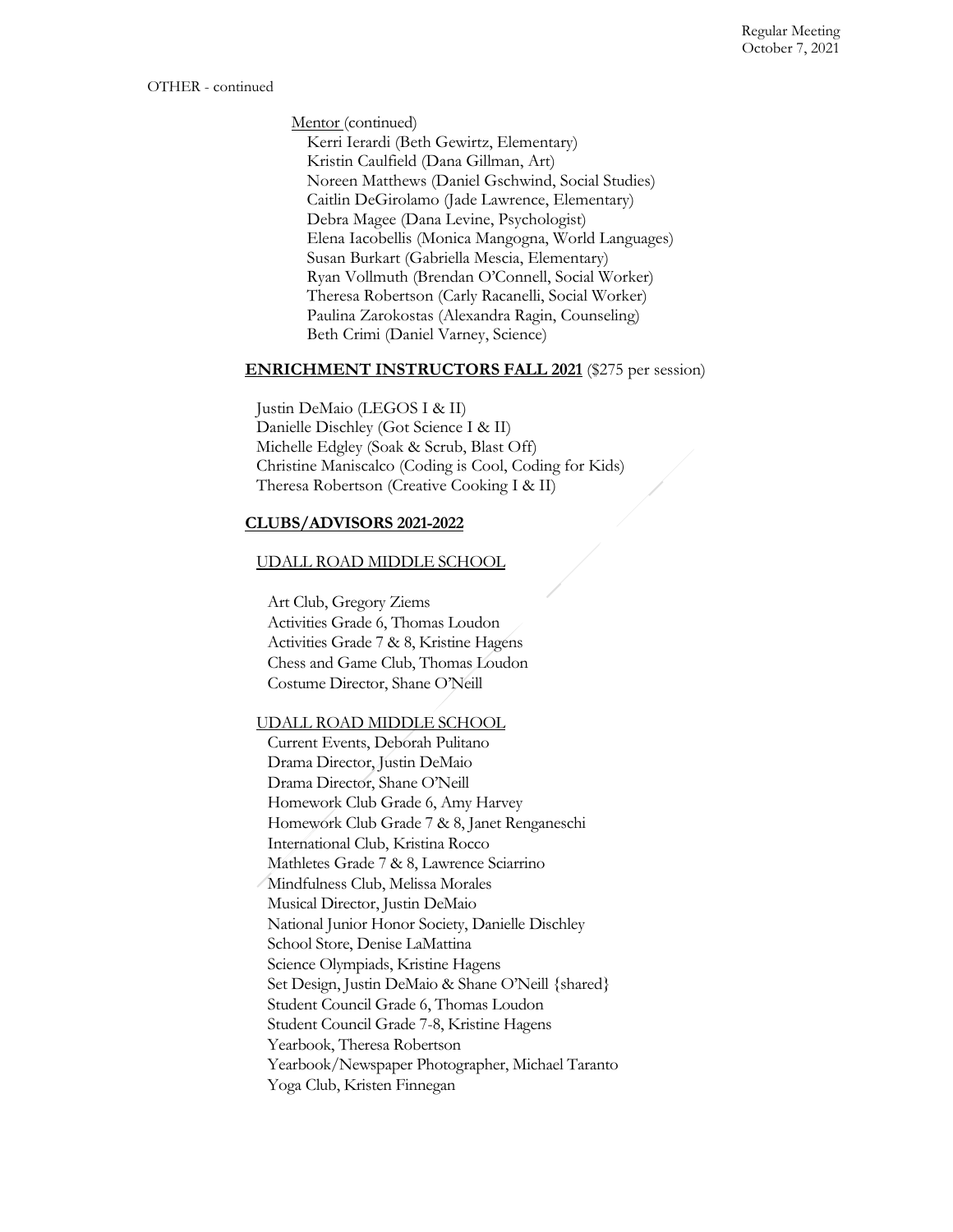#### Regular Meeting October 7, 2021

### **EARLY WINTER 2021-2022 MIDDLE SCHOOL COACHES**

#### GIRLS VOLLEYBALL

Tara Annunziata, 7-8 Udall Coach Erin Harris, 7-8 Beach Coach

#### BOYS BASKETBALL

Patrick Tunstead, 7-8 Udall Coach Christopher Salerno, 7-8 Beach Coach

#### **CHEERLEADING**

Jennifer Basile, 7-8 Udall Coach Jillian Bohnaker, 7-8 Beach Coach

### **WINTER 2021-2022 HIGH SCHOOL COACHES**

#### GIRLS BASKETBALL

Christopher Scharf, Varsity Coach Kristen Doherty, Assistant Varsity Coach Charles (Kevin) Osburn, J.V. Coach

### BOYS BASKETBALL

Thomas Cross, Varsity Coach Richard Zeitler, Assistant Varsity Coach John T. Denninger, J.V. Coach

#### **WRESTLING**

Nicholas LaGiglia, Varsity Coach John Ferrara, Assistant Varsity Coach Rob Ulrich, J.V. Coach

#### BOYS SWIMMING

Thomas Loudon, Varsity Coach Edward Jablonski, Assistant Varsity Coach

BOYS BOWLING Frank Rapczyk, Varsity Coach

GIRLS BOWLING Frank Franzone, Varsity Coach

BOYS WINTER TRACK Vincent Melia, Varsity Coach

# GIRLS WINTER TRACK Michelle Studley, Varsity Coach Gregory Ziems, Assistant Varsity Coach

KICKLINE Jessica Cichy, Varsity Coach

#### CHEERLEADING

Dina Barone, Varsity Coach Lauren Brady, Assistant Varsity Coach Priscilla McBride, J.V. Coach Nicole Shaw, Assistant J.V. Coach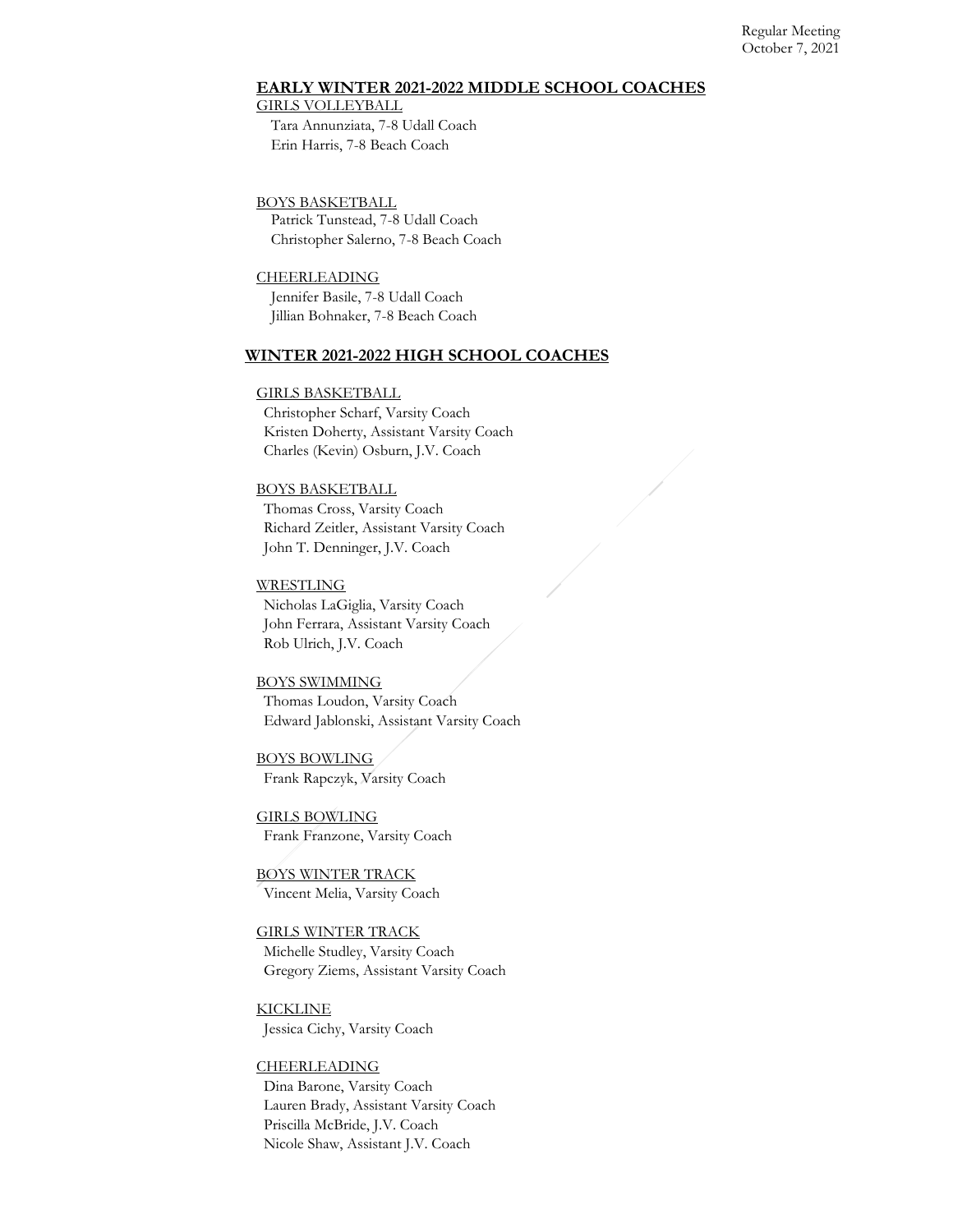## **LATE WINTER 2022 MIDDLE SCHOOL COACHES**

GIRLS BASKETBALL Christopher Salerno, 7-8 Udall Coach

Patrick Tunstead, 7-8 Beach Coach

WRESTLING Thomas Longobardi, 7-8 Udall Coach Paul Vasaturo, 7-8 Beach Coach

BOYS VOLLEYBALL James Klimkoski, 7-8 Udall Coach Erin Harris, 7-8 Beach Coach

# CURRICULUM UPDATE

Mrs. Morrison advised the audience that the district is moving along well in all areas of curriculum and instruction. Superintendent Conference Day will take place on November 2, 2021 and the administrative and teaching staff will facilitate workshops on a wide range of topics.

# REPORT OF COMMITTEES

Education Committee: Richard Antoniello reported on the meeting that took place 10/5/2021. Items reviewed included DEI practices in place in the district. Mr. Antoniello advised that the district has never taught Critical Race Theory and never will. Other items included 2021-2022 curriculum and instructional goals; 2022-2023 Pre-Kindergarten enrollment; a World Languages update; the Panorama SEL Survey; and the K-12 Comprehensive School Counseling Plan 2021-2022.

Finance Committee: Annmarie LaRosa reported on the meeting held on 10/5/2021. Items reviewed included the June, July and August treasurer reports; July and August extra-curricular reports; June, July and August financial statements; September internal claims audit report; September system manager audit report; payroll certification forms; surplus; change order; resolution and contracts. Mrs. Pellati advised that the Audit Committee would meet with the district's external auditors on Tuesday, October 19, 2021 to discuss the yearend audit results for the 2020-2021 school year. Mrs. Pelatti also reviewed the 2020-2021 fund balance allocations with the committee.

Buildings and Grounds: Peter McCann reported on the meeting that took place on 10/5/2021. Items reviewed included an update of facility bond and capital improvement projects. Backup generators for Manetuck and Beach Street will be installed; fencing at P.J. Bellew near Transportation will be replaced; installation of a new service line in the high school cafeteria will take place in November; high school fitness center renovation will take place during April break; the district is in the process of securing funding for the solar roof project. Mr. McCann advised that the deadline to register for the Masera Advisory Committee is 10/8/21 and residents should go on the district website to register.

Special Education Committee: Debbie Brown reported on the meeting that took place on 10/6/2021. Items reviewed were new entrants.

Safety Committee: Tom Compitello reported on the meeting that took place on 9/21/2021. Items discussed included Narcan training for the staff; building emergency response plans; door access; technology; cameras on high school fields.

Health and Wellness: Peter McCann reported on the meeting that took place on 9/20/2021. Past initiatives were reviewed, the Color Run will take place on Sunday, 10/17 at 10:00 a.m. at the West Islip High School. Residents can register on the district website using My School Bucks. Mr. McCann thanked the local businesses for their support of the Color Run and the annual Breast Cancer Staff Awareness Day will take place on October 15. The next meeting will take place on Tuesday, 10/12/21, at 9:30 a.m. virtually.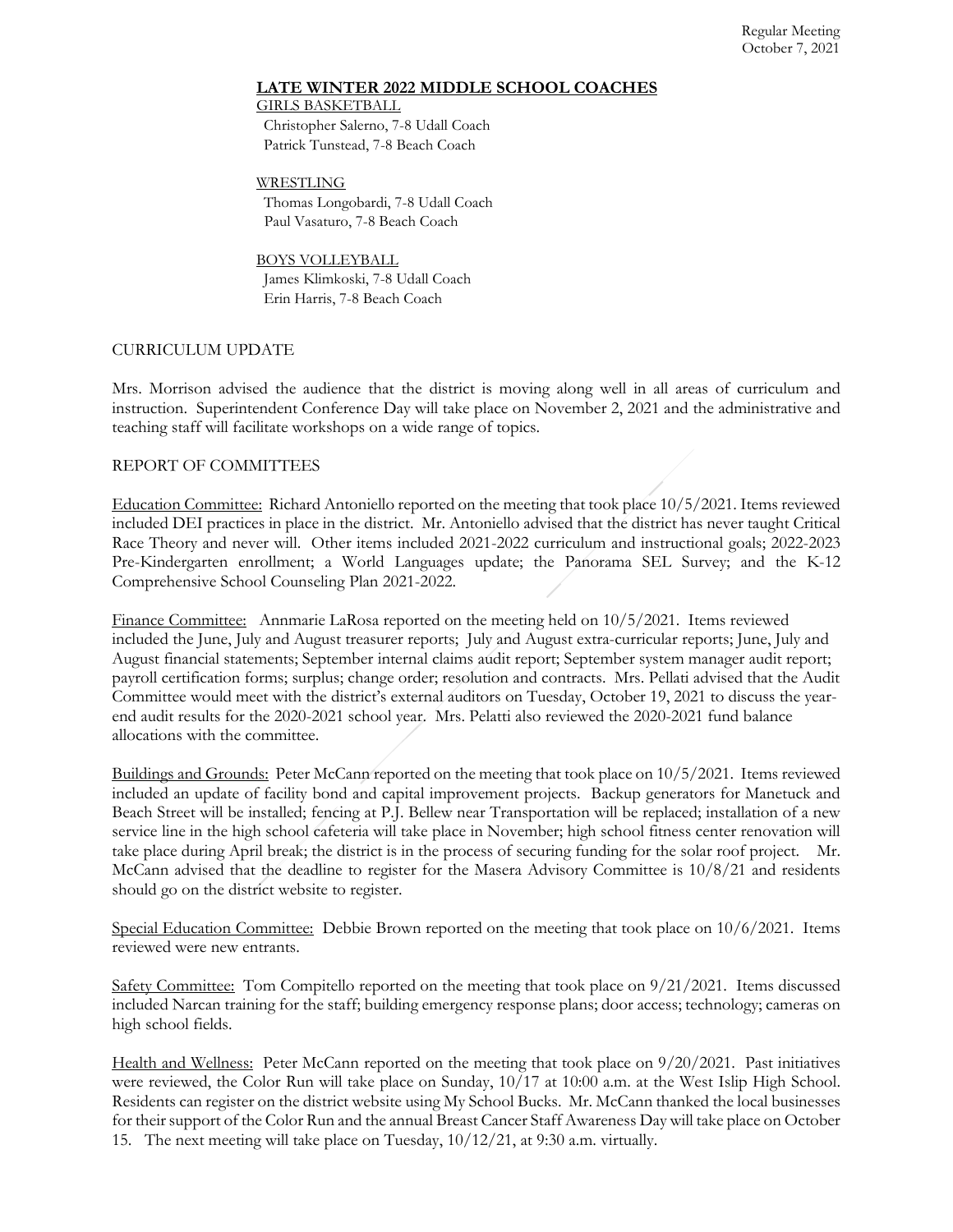# FINANCIAL MATTERS

The treasurer's report for June, July and August were presented: beginning balance \$48,511,679.84; ending balance \$45,078,380.73.

Motion was made by Richard Antoniello seconded by Tom Compitello, and carried when all Board members present voted in favor to approve General Fund budget transfers 4086-4097 and Capital budget transfers 89-91.

Motion was made by Richard Antoniello seconded by Tom Compitello, and carried when all Board members present voted in favor to approve the following 2021-2022 Contracts/Agreements: Christine Baudin, M.S. Speech Language Pathologist Consultant Services Contract; East Islip Special Education Services Contract.

Motion was made by Richard Antoniello seconded by Tom Compitello, and carried when all Board members present voted in favor to approve surplus: Music equipment and books – WIHS, Manetuck, Oquenock, Paul J. Bellew.

Motion was made by Richard Antoniello seconded by Tom Compitello, and carried when all Board members present voted in favor to approve resolution: Financing of Energy Performance Contract (Noresco, LLC) with Banc of America Public Capital Corp. (resolution in supplemental file).

Motion was made by Richard Antoniello seconded by Tom Compitello, and carried when all Board members present voted in favor to approve Change Order: Aventura Construction Corp. – (\$3,765.86) West Islip High School.

### PRESIDENT'S REPORT

Motion was made by Richard Antoniello seconded by Tom Compitello, and carried when all Board members present voted in favor to approve the 2021-2022 Building Response Plans.

Motion was made by Richard Antoniello seconded by Tom Compitello, and carried when all Board members present voted in favor to approve WITA Memorandum of Agreement re: Pre-K.

Motion was made by Richard Antoniello seconded by Tom Compitello, and carried when all Board members present voted in favor to approve Teamsters 237 Clerical Memorandum of Agreement re: title change.

Motion was made by Richard Antoniello seconded by Tom Compitello, and carried when all Board members present voted in favor to approve Stipulation of Settlement and Release – Student A.

### SUPERINTENDENT'S REPORT

Mrs. Burns advised that based on feedback at the Education Committee meeting, the Goals and Objectives have been updated. Mrs. Burns asked for a motion for the approval of the 2021-2022 Goals and Objectives.

Motion was made by Richard Antoniello seconded by Tom Compitello, and carried when all Board members present voted in favor to approve the 2021-2022 Goals and Objectives.

Mrs. Burns informed the audience that the school year is in full swing; athletic fields are busy well into the evening; and clubs and activities have begun to meet. The first drama production for the year commenced and students are preparing for the winter concert season.

Mrs. Burns advised that she recently attended a New York State conference for Superintendents. Some of the issues discussed included substitute teacher shortages, mental health and wellness activities, and misunderstandings regarding DEI initiatives. The DEI framework is a recommendation to ensure that all districts create student-centered learning environments that result in positive outcomes for all students. Mrs. Burns explained that this has always been the mission of the West Islip School District.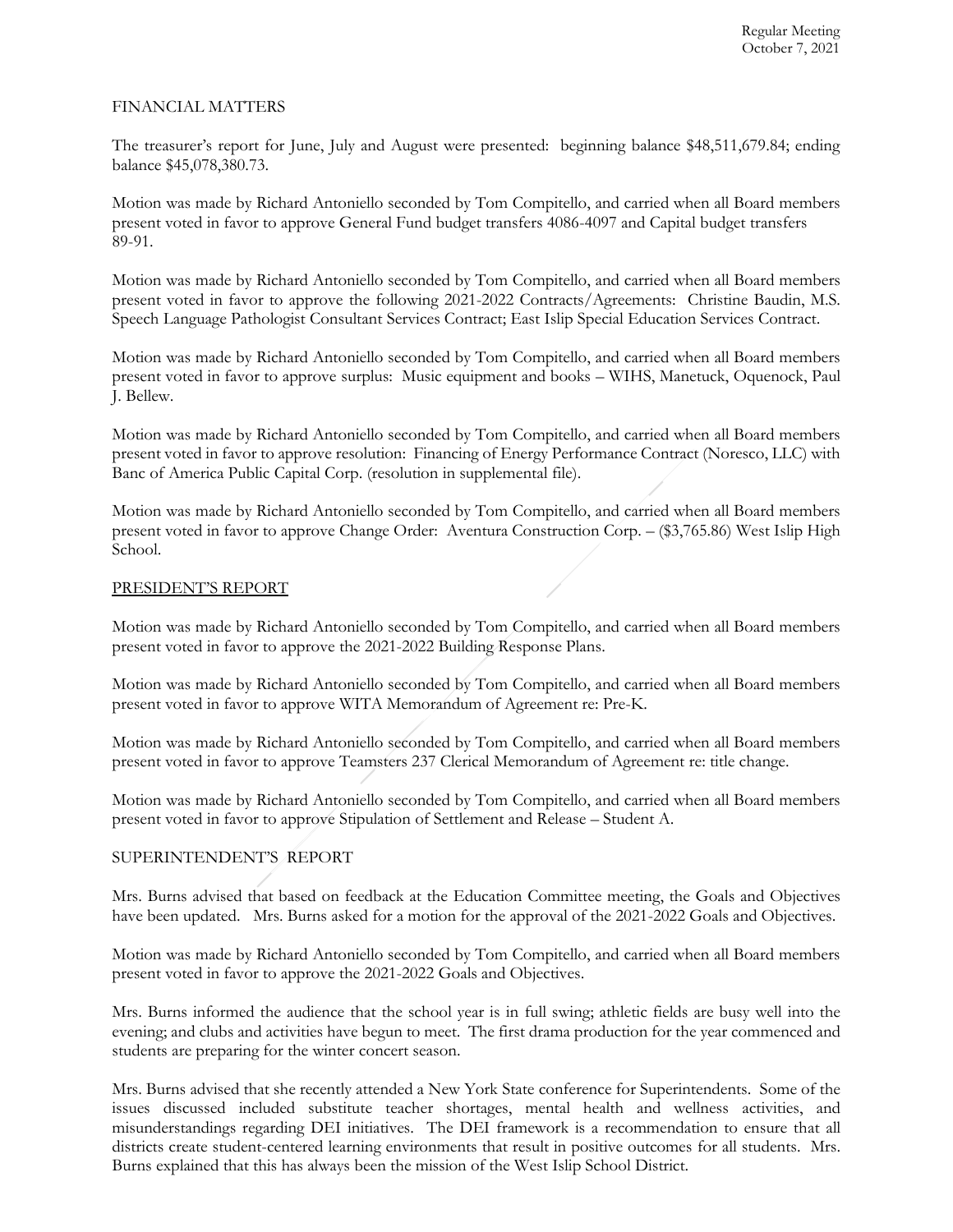Mrs. Burns advised that families are asked to complete a Digital Equity Survey to assist the district to understand the level of access students have at home to the Internet and digital devices.

Mrs. Burns advised that the Color Run will take place on Sunday, October 17, Homecoming will take place on October 23, with the parade starting at 1:15 p.m. and the Bellport game at 2:00 p.m.

The following residents wished to speak during an "Invitation to the Public":

Lisa Curley, West Islip –Mrs. Curley asked about the district's affiliation with the National Schools Boards Association; Mr. Tussie advised that the district is a member of the New York School Boards Association. Mrs. Curley asked why the board meetings were removed from YouTube; Mrs. Burns explained it was a technology glitch related to Google and the recordings have been reinstated to the playlist. Mrs. Curley asked if the district would join the lawsuit against the state relating to mask mandates; Mr. Tussie advised that the district would not.

Amanda Barbara, West Islip – Mrs. Barbara spoke about critical race theory and stated that Mrs. Burns attended a CRT workshop that was hosted by the Suffolk County School Superintendents Association. Mrs. Burns explained that there is confusion between CRT as culturally responsive training and critical race theory and DEI is not critical race theory.

Nicole Tully, West Islip – Mrs. Tully asked if the district would receive grant money related to DEI; Mrs. Burns explained that the district allocated a small amount of money from CRRSA to provide training and activities that ensure all students are supported. Mrs. Tully asked why money is being spent on new curriculum when students missed out on previous curriculum during COVID; Mrs. Burns explained that money has been appropriated for literacy training and other areas to ensure all students are successful. Mrs. Tully had other questions about expenses and was advised to FOIL the information.

Frank Mercante, West Islip – Mr. Mercante had concerns about the subject matter presented on Brain Pop and requested that his children not have access.

Valerie Rivera, Bay Shore – Mrs. Rivera asked when all COVID restrictions would be lifted; Mrs. Burns advised that the COVID rates on Long Island are decreasing, but the district has not been informed as to when restrictions will change. Mrs. Rivera asked about the percentage of students vaccinated and not vaccinated; Mrs. Burns advised that the district does not have that information. Mrs. Rivera requested the Board to fight against vaccine mandates.

Valerie Wallrapp, West Islip – Mrs. Wallrapp spoke about the differences between the states of New York and Florida regarding education, school taxes, superintendent salaries, and central air conditioning.

Motion was made by Richard Antoniello seconded by Tom Compitello, and carried when all Board members present voted in favor to approve adjourning for a five minute break from the public session at 8:36 p.m. due to the inappropriate behavior and language of some members of the audience.

The "Invitation to the Public Meeting" resumed at 8:42 p.m.

Jessica Christensen, West Islip – Mrs. Christensen had questions regarding ARP and how the district spends the funds; Mrs. Burns advised that the information is posted on the district website, but would contact Mrs. Christensen to answer other grant questions.

Mr. Montrony, West Islip – Mr. Montrony asked if school grounds would be used to administer the Pfizer vaccine to children when it is available. Mrs. Burns advised that although the district has a contract with Suffolk County to serve as a point of dispensing, the county has not requested access and if it did, the district would never administer vaccines to students without the express written consent of the parent. Mr. Montrony asked about the benchmarks to end mask use.

Catie Florea, West Islip - Mrs. Florea spoke about the emotional impact COVID protocols have had on her daughter and asked about data that is used to identify student needs; Mrs. Morrison advised that students are